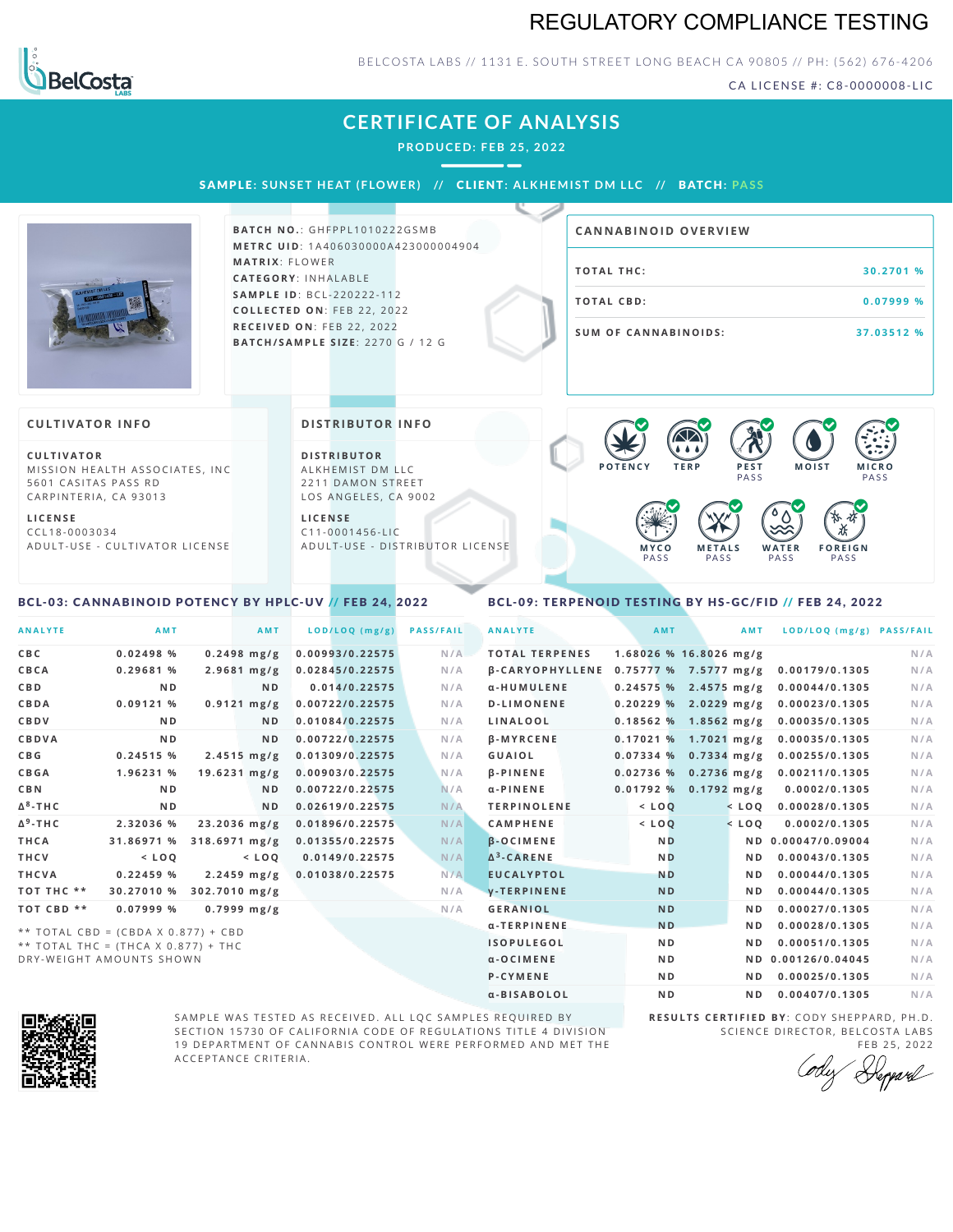# REGULATORY COMPLIANCE TESTING

#### <span id="page-1-0"></span>BCL-05: RESIDUAL PESTICIDE ANALYSIS BY LC-MS/MS ESI // FEB 24, 2022

| <b>ANALYTE</b>                          |                    | LIMIT AMT (µg/g) | LOD/LOQ (µg/g) PASS/FAIL    |                     | <b>ANALYTE</b>                             |                          | LIMIT AMT $(\mu g/g)$ | LOD/LOQ (µg/g) PASS/FAIL       |            |
|-----------------------------------------|--------------------|------------------|-----------------------------|---------------------|--------------------------------------------|--------------------------|-----------------------|--------------------------------|------------|
| <b>ABAMECTIN</b>                        | $0.1 \mu g/g$      | N D              | 0.01153/0.04                | <b>PASS</b>         | <b>MALATHION</b>                           | $0.5 \mu g/g$            | N D                   | 0.00472/0.02                   | PASS       |
| <b>ACEPHATE</b>                         | $0.1 \mu g/g$      | ND               | 0.00368/0.02                | <b>PASS</b>         | METALAXYL                                  | $2 \mu g/g$              | N D                   | 0.00503/0.02                   | PASS       |
| ACEQUINOCYL                             | $0.1 \mu g/g$      | N D              | 0.00417/0.02                | <b>PASS</b>         | <b>METHIOCARB</b>                          | Any amt                  | N D                   | 0.00503/0.02                   | PASS       |
| <b>ACETAMIPRID</b>                      | $0.1 \mu g/g$      | N D              | 0.00464/0.02                | <b>PASS</b>         | METHOMYL                                   | 1 $\mu$ g/g              | N D                   | 0.00494/0.02                   | PASS       |
| <b>ALDICARB</b>                         | Any amt            | N D              | 0.01109/0.04                | <b>PASS</b>         | <b>MEVINPHOS</b>                           | Any amt                  | N D                   |                                | PASS       |
| <b>AZOXYSTROBIN</b>                     | $0.1 \mu g/g$      | N D              | 0.00639/0.02                | <b>PASS</b>         | <b>MEVINPHOSI</b>                          |                          | N D                   | 0.00163/0.0084                 | N/A        |
| <b>BIFENAZATE</b>                       | $0.1 \mu g/g$      | N D              | 0.00355/0.02                | <b>PASS</b>         | <b>MEVINPHOS II</b>                        |                          | ND.                   | 0.00542/0.0316                 | N/A        |
| <b>BIFENTHRIN</b>                       | $3 \mu g/g$        | N D              | 0.00473/0.04                | <b>PASS</b>         | <b>MYCLOBUTANIL</b>                        | $0.1 \mu g/g$            | N D                   | 0.00867/0.04                   | PASS       |
| <b>BOSCALID</b>                         | $0.1 \mu g/g$      | N D              | 0.00494/0.02                | <b>PASS</b>         | <b>NALED</b>                               | $0.1 \mu g/g$            | N D                   | 0.00328/0.02                   | PASS       |
| CARBARYL                                | $0.5 \mu g/g$      | N D              | 0.00295/0.02                | <b>PASS</b>         | OXAMYL                                     | $0.5 \mu g/g$            | N D                   | 0.00455/0.02                   | PASS       |
| CARBOFURAN                              | Any amt            | N D              | 0.00613/0.02                | <b>PASS</b>         | PACLOBUTRAZOL                              | Any amt                  | N D                   | 0.00714/0.04                   | PASS       |
| CHLORANTRANIL-<br><b>IPROLE</b>         | $10 \mu g/g$       | N D              | 0.00697/0.04                | PASS                | <b>PERMETHRIN</b>                          | $0.5 \mu g/g$            | N D                   |                                | PASS       |
| <b>CLOFENTEZINE</b>                     |                    | N D              | 0.0054/0.02                 | <b>PASS</b>         | PERMETHRIN CIS                             |                          | N D                   | 0.00237/0.0082                 | N/A        |
|                                         | $0.1 \mu g/g$      | N D              | 0.00215/0.02                | <b>PASS</b>         | PERMETHRIN TRANS                           |                          | N D                   | 0.00245/0.0118                 | N/A        |
| <b>COUMAPHOS</b><br><b>CYFLUTHRIN</b>   | Any amt            | N D              | 0.05508/0.2                 | <b>PASS</b>         | <b>PHOSMET</b>                             | $0.1 \mu g/g$            | N D                   | 0.0043/0.02                    | PASS       |
| CYPERMETHRIN                            | $2 \mu g/g$        | N D              | 0.00556/0.04                | <b>PASS</b>         | PIPERONYLBUTO-<br>XIDE                     | $3 \mu g/g$              | N D                   | 0.00247/0.02                   | PASS       |
| <b>DAMINOZIDE</b>                       | 1 $\mu$ g/g        | N D              | 0.00227/0.04                | PASS                | <b>PRALLETHRIN</b>                         | $0.1 \mu g/g$            | N D                   | 0.00392/0.02                   | PASS       |
| <b>DIAZINON</b>                         | Any amt            | N D              | 0.00487/0.02                | <b>PASS</b>         | PROPICONAZOLE                              |                          | N D                   | 0.0024/0.02                    | PASS       |
| <b>DIMETHOATE</b>                       | $0.1 \mu g/g$      | N D              | 0.00354/0.02                | PASS                | <b>PROPOXUR</b>                            | $0.1 \mu g/g$            | N D                   | 0.00374/0.02                   | PASS       |
| <b>DIMETHOMORPH</b>                     | Any amt            | ND               |                             | PASS                | <b>PYRETHRINS</b>                          | Any amt<br>$0.5 \mu g/g$ | N D                   | 0.00726/0.04                   | PASS       |
| <b>DIMETHOMORPH I</b>                   | $2 \mu g/g$        | ND               | 0.00109/0.0078              | N/A                 | PYRIDABEN                                  |                          | N D                   | 0.0034/0.02                    | PASS       |
|                                         |                    |                  |                             |                     |                                            | $0.1 \mu g/g$            |                       |                                | PASS       |
| <b>DIMETHOMORPH II</b>                  |                    | ND               | 0.0015/0.0122               | N/A                 | <b>SPINETORAM</b>                          | $0.1 \mu g/g$            | N D                   |                                |            |
| <b>ETHOPROPHOS</b><br><b>ETOFENPROX</b> | Any amt<br>Any amt | N D<br>N D       | 0.0041/0.02<br>0.00274/0.02 | <b>PASS</b><br>PASS | <b>SPINETORAM J</b><br><b>SPINETORAM L</b> |                          | N D<br>N D            | 0.00329/0.016<br>0.00157/0.016 | N/A<br>N/A |
| <b>ETOXAZOLE</b>                        | $0.1 \mu g/g$      | ND               | 0.00385/0.02                | <b>PASS</b>         | <b>SPINOSAD</b>                            | $0.1 \mu g/g$            | N D                   |                                | PASS       |
| <b>FENHEXAMID</b>                       | $0.1 \mu g/g$      | N D              | 0.01055/0.02                | <b>PASS</b>         | SPINOSAD A                                 |                          | N D                   | 0.00205/0.01438                | N/A        |
| <b>FENOXYCARB</b>                       | Any amt            | N D              | 0.00175/0.02                | <b>PASS</b>         | SPINOSAD D                                 |                          | N <sub>D</sub>        | 0.00104/0.00498                | N/A        |
| <b>FENPYROXIMATE</b>                    | $0.1 \mu g/g$      | N D              | 0.00481/0.02                | <b>PASS</b>         | <b>SPIROMESIFEN</b>                        | $0.1 \mu g/g$            | N D                   | 0.00944/0.04                   | PASS       |
| <b>FIPRONIL</b>                         | Any amt            | N D              | 0.00478/0.02                | <b>PASS</b>         | <b>SPIROTETRAMAT</b>                       | $0.1 \mu g/g$            | N D                   | 0.00208/0.02                   | PASS       |
| <b>FLONICAMID</b>                       | $0.1 \mu g/g$      | N D              | 0.00398/0.02                | <b>PASS</b>         | <b>SPIROXAMINE</b>                         | Any amt                  | N D                   | 0.00344/0.02                   | PASS       |
| <b>FLUDIOXONIL</b>                      | $0.1 \mu g/g$      | N D              | 0.01369/0.04                | <b>PASS</b>         | <b>TEBUCONAZOLE</b>                        | $0.1 \mu g/g$            | N D                   | 0.00816/0.04                   | PASS       |
| HEXYTHIAZOX                             | 0.1 µg/g           | N D              | 0.00297/0.02                | <b>PASS</b>         | <b>THIACLOPRID</b>                         | Any amt                  | N D                   | 0.0039/0.02                    | PASS       |
| <b>IMAZALIL</b>                         | Any amt            | N D              | 0.0056/0.02                 | PASS                | <b>THIAMETHOXAM</b>                        | $5 \mu g/g$              | N D                   | 0.00358/0.02                   | PASS       |
| <b>IMIDACLOPRID</b>                     | $5 \mu g/g$        | ND               | 0.00645/0.02                | <b>PASS</b>         | TRIFLOXYSTROB-                             |                          |                       |                                |            |
| KRESOXIM-<br>METHYL                     | $0.1 \mu g/g$      | N D              | 0.00339/0.02                | <b>PASS</b>         | 1N                                         | $0.1 \mu g/g$            | N D                   | 0.00421/0.02                   | PASS       |

#### BCL-13: PESTICIDE TESTING BY GC/MS // FEB 24, 2022

| <b>ANALYTE</b>         | LIMIT         | $AMT$ ( $\mu g/g$ ) | $LOD/LOQ$ ( $\mu g/g$ ) | <b>PASS/FAIL</b> |
|------------------------|---------------|---------------------|-------------------------|------------------|
| <b>CAPTAN</b>          | $0.7 \mu g/g$ | N <sub>D</sub>      | 0.01977/0.06            | <b>PASS</b>      |
| CHLORDANE              | Any amt       | N <sub>D</sub>      |                         | <b>PASS</b>      |
| <b>CHLORDANE CIS</b>   |               | N <sub>D</sub>      | 0.01199/0.03            | N/A              |
| <b>CHLORDANE TRANS</b> |               | N <sub>D</sub>      | 0.01082/0.03            | N/A              |
| <b>CHLORFENAPYR</b>    | Any amt       | N <sub>D</sub>      | 0.01364/0.06            | <b>PASS</b>      |

| <b>ANALYTE</b>                      | LIMIT         | AMT $(\mu g/g)$ | LOD/LOQ (µg/g) | <b>PASS/FAIL</b> |
|-------------------------------------|---------------|-----------------|----------------|------------------|
| <b>CHLORPYRIFOS</b>                 | Any amt       | N D             | 0.01653/0.06   | <b>PASS</b>      |
| <b>DICHLORVOS</b>                   | Any amt       | N <sub>D</sub>  | 0.01165/0.06   | <b>PASS</b>      |
| <b>METHYL PARATHION</b>             | Any amt       | N <sub>D</sub>  | 0.00851/0.06   | <b>PASS</b>      |
| PENTACHLORONI-<br><b>TROBENZENE</b> | $0.1 \mu g/g$ | N <sub>D</sub>  | 0.01282/0.06   | <b>PASS</b>      |